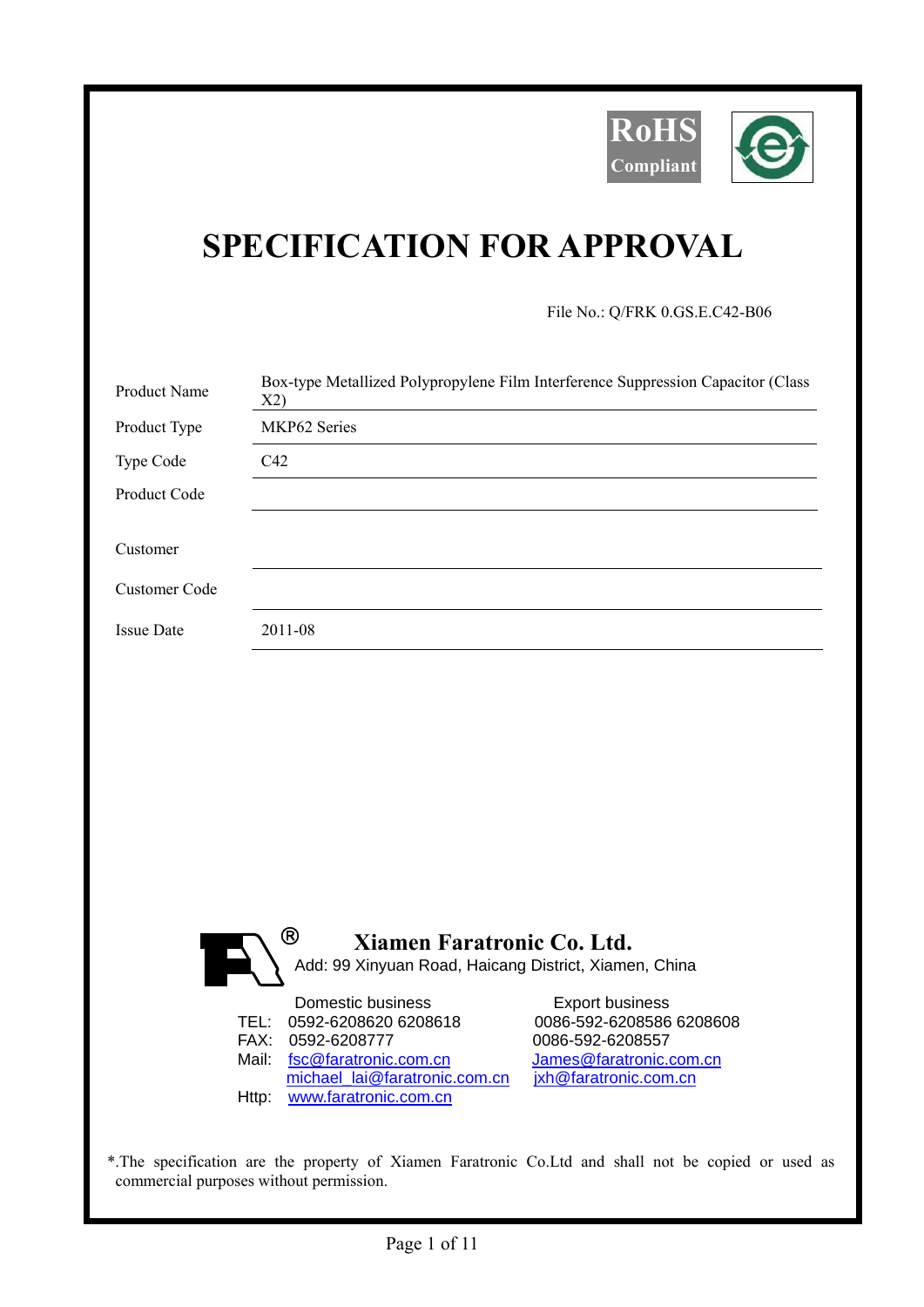Code:C42

#### **Metallized polypropylene film interference suppression capacitor(Class X2, 275Vac/305Vac)**  ■ **Outline Drawing**





Note: There are two kind of the insulated lead wire:

1.Insulated rigid leads;

2.Insulated flexible leads.

| Lead Wire Dia.               | 06    | 08    | 10    |
|------------------------------|-------|-------|-------|
| Insulated Lead<br>Wire Gauge | AWG22 | AWG20 | AWG18 |

W±0.4mm, H±0.4mm, T±0.4mm

Lead Wire Insulated Lead Wire(P≥10mm)

#### **■ Features**

- Metallized polypropylene structure
- Withstanding overvoltage stressing
- Excellent active and passive flame resistant abilities
- Widely used in across-the-line, interference suppression circuit, etc.

#### **■ Safety Approvals**

|                                                                                              | COC             | GB/T 14472-1998, X2, 275/305Vac, 0.0010 $\mu$ F~10.0 $\mu$ F, 40/110/56/B<br>Certificate No.: CQC03001002875                    |
|----------------------------------------------------------------------------------------------|-----------------|---------------------------------------------------------------------------------------------------------------------------------|
|                                                                                              | <b>ENEC-VDE</b> | EN 60384-14:2005, X2,275/305Vac,0.0010μF~10.0μF, 40/110/56/B<br>Certificate $No: 40000358$                                      |
| $\lvert \cdot \rvert$ c $\blacktriangleright$ $\blacktriangleright$ $\blacktriangleright$ us | UL/CUL          | UL1414, CSA C22.2 No.1, 250 Vac, $0.001\mu$ F to $1.0\mu$ F<br>Certificate No.: E186600                                         |
|                                                                                              |                 | UL1283, CSA C22.2 No.8, 310 Vac, 0.001 µF to 45.0 µF<br>Certificate No.: E186662                                                |
| <b>CB TEST CERTIFICATE</b>                                                                   |                 | IEC 60384-14:2005, X2, 275/305 Vac, 0.001 $\mu$ F $\sim$ 10.0 $\mu$ F, 40/110/56/B<br>Certificate No.: DE1--12559/M2, DE1-40344 |

#### **■ Specifications**

| Class                                           | Class X2                                                                                    |  |                                        |                                                  |  |  |  |  |
|-------------------------------------------------|---------------------------------------------------------------------------------------------|--|----------------------------------------|--------------------------------------------------|--|--|--|--|
| Climatic Category/Passive Flammability Category | 40/110/56/B                                                                                 |  |                                        |                                                  |  |  |  |  |
| <b>Operating Temperature Range</b>              | $-40^{\circ}$ C ~ +110 <sup>°</sup> C                                                       |  |                                        |                                                  |  |  |  |  |
| Rated Voltage $(U_R)$                           | 275/305Vac(ENEC/CQC), 250Vac(UL1414), 310Vac(UL1283)                                        |  |                                        |                                                  |  |  |  |  |
| Maximum continuous DC voltage                   | 630Vdc                                                                                      |  |                                        |                                                  |  |  |  |  |
| Capacitance Range                               | $0.0010 \mu F \sim 10.0 \mu F$                                                              |  |                                        |                                                  |  |  |  |  |
| Capacitance Tolerance                           | $\pm 10\%$ (K), $\pm 20\%$ (M)                                                              |  |                                        |                                                  |  |  |  |  |
|                                                 | Between Terminals:                                                                          |  | 2 000Vdc(2s) $C_R \le 1.0 \mu F$       |                                                  |  |  |  |  |
| Voltage Proof                                   |                                                                                             |  | 1 800Vdc(2s) $C_R > 1.0 \mu F$         |                                                  |  |  |  |  |
|                                                 | Between Terminals To Case:                                                                  |  | 2 110Vac (1min)                        |                                                  |  |  |  |  |
| <b>Insulation Resistance</b>                    | $\geq$ 15 000M $\Omega$ , C <sub>R</sub> $\leq$ 0.33µF<br>$\geq$ 5 000s, $C_R > 0.33 \mu F$ |  |                                        | $(20^{\circ}\text{C}, 100\text{V}, 1\text{min})$ |  |  |  |  |
|                                                 | 0.0010 $\mu$ F $\leq$ C <sub>R</sub> $\leq$ 0.47 $\mu$ F                                    |  | $\leq$ 10×10 <sup>-4</sup> (1kHz,20°C) | $\leq$ 20×10 <sup>-4</sup> (10kHz,20°C)          |  |  |  |  |
| Dissipation Factor                              | $0.47 \mu$ F <c<sub>R<math>\leq</math>1.0<math>\mu</math>F</c<sub>                          |  | $\leq$ 20×10 <sup>-4</sup> (1kHz,20°C) | $\leq$ 40×10 <sup>-4</sup> (10kHz,20°C)          |  |  |  |  |
|                                                 | $1.0 \mu$ F <c<sub>R<math>\leq 10 \mu</math>F</c<sub>                                       |  | $≤30×10^{-4}$ (1kHz,20°C)              |                                                  |  |  |  |  |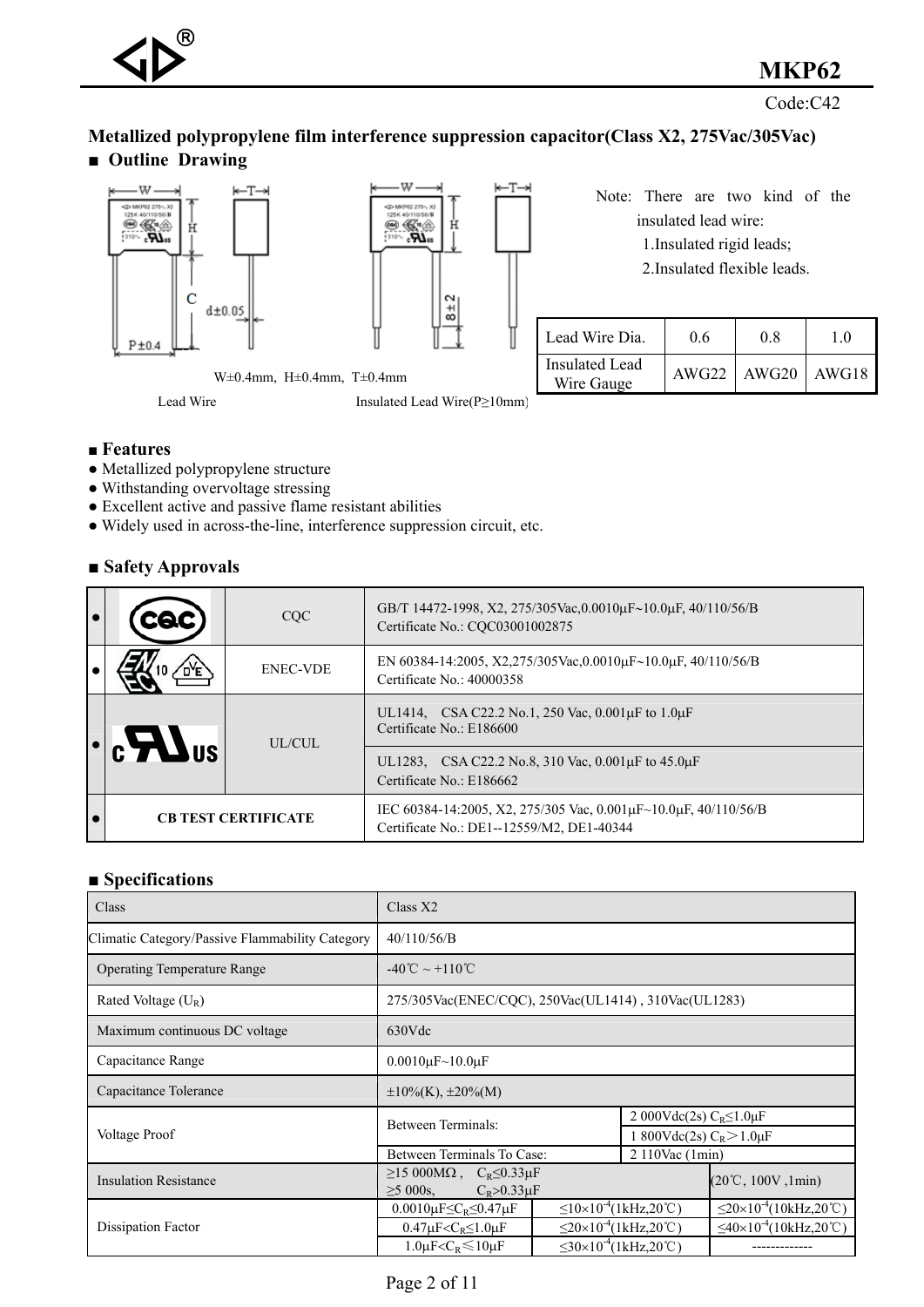Code:C42

#### ■ Part number system

|              |                  |                | The 18 digits part number is formed as follow: |              |   |                          |   |   |                                                   |  |  |  |                            |  |
|--------------|------------------|----------------|------------------------------------------------|--------------|---|--------------------------|---|---|---------------------------------------------------|--|--|--|----------------------------|--|
| $\mathbf{1}$ | $\overline{2}$   | 3              | $\overline{4}$                                 | 5            | 6 | $\tau$                   | 8 | 9 |                                                   |  |  |  | 10 11 12 13 14 15 16 17 18 |  |
| $\mathbf C$  | $\overline{4}$   | $\overline{c}$ |                                                |              |   |                          |   |   |                                                   |  |  |  |                            |  |
|              |                  |                |                                                |              |   |                          |   |   |                                                   |  |  |  |                            |  |
|              | Digit 1 to 3     |                |                                                | Series code  |   |                          |   |   |                                                   |  |  |  |                            |  |
|              |                  |                |                                                | C42=MKP62    |   |                          |   |   |                                                   |  |  |  |                            |  |
|              | Digit 4 to 5     |                |                                                |              |   | A.C. rated voltage       |   |   |                                                   |  |  |  |                            |  |
|              |                  |                |                                                |              |   | P2=275V Q2=305V          |   |   |                                                   |  |  |  |                            |  |
|              | Digit 6 to 8     |                |                                                |              |   | Rated capacitance value  |   |   |                                                   |  |  |  |                            |  |
|              |                  |                |                                                |              |   |                          |   |   | For example : $103=10\times10^3$ pF= $0.01 \mu$ F |  |  |  |                            |  |
|              | Digit 9          |                |                                                |              |   | Capacitance tolerance    |   |   |                                                   |  |  |  |                            |  |
|              |                  |                |                                                |              |   | $K=\pm 10\%, M=\pm 20\%$ |   |   |                                                   |  |  |  |                            |  |
|              | Digit 10         |                |                                                | Pitch        |   |                          |   |   |                                                   |  |  |  |                            |  |
|              |                  |                |                                                |              |   |                          |   |   | $3=7.5$ mm $4=10.0$ mm $6=15.0$ mm                |  |  |  |                            |  |
|              |                  |                |                                                |              |   |                          |   |   | $9=22.5$ mm B=27.5mm F=37.5mm                     |  |  |  |                            |  |
|              | Digit 11         |                |                                                | Internal use |   |                          |   |   |                                                   |  |  |  |                            |  |
|              |                  |                | Digit 12 to 15 Lead form and packaging code    |              |   |                          |   |   |                                                   |  |  |  |                            |  |
|              | Digit 16 to $18$ |                |                                                | Internal use |   |                          |   |   |                                                   |  |  |  |                            |  |

#### **Table1 Lead form and packaging code**

|               | Digit 12                                                   |                                                                      | Digit 13                                                                        |          | Digit 14    |                   | Digit 15                                                                                                                                                                 |
|---------------|------------------------------------------------------------|----------------------------------------------------------------------|---------------------------------------------------------------------------------|----------|-------------|-------------------|--------------------------------------------------------------------------------------------------------------------------------------------------------------------------|
| code          | explanation                                                | code                                                                 | explanation                                                                     | code     | explanation | code              | explanation                                                                                                                                                              |
| $\mathbf{A}$  | ammo-pack                                                  | 3<br>$\overline{4}$<br>6                                             | $F=7.5$ mm<br>$F=10.0$ mm<br>$F=15.0$ mm                                        | $\Omega$ | straight    | $\mathbf{1}$<br>5 | each cap. among two consecutive holes<br>$P3=12.7$ mm, $H=18.5$ mm(For pitch=7.5mm)<br>$P3=25.4$ mm; H=18.5mm (For pitch=10/15mm)<br>(Detail parameter refer to page 15) |
| $\mathcal{C}$ | straight lead<br>" $C$ " in the<br>figure above            | code<br>0 <sub>0</sub><br>45                                         | explanation<br>standard lead length<br>$(18mm - 26mm)$<br>lead length 4.5mm     |          |             | $\theta$          | Length tolerance $\pm 0.5$ mm<br>Or standard length                                                                                                                      |
| D<br>E        | Insulated<br>flexible<br>leads<br>Insulated<br>rigid leads | C <sub>5</sub><br>K <sub>0</sub><br>K <sub>2</sub><br>L <sub>0</sub> | lead length 35mm<br>lead length 100mm<br>lead length 120mm<br>lead length 200mm |          |             | $\overline{1}$    | Length tolerance $-5 \sim 0$                                                                                                                                             |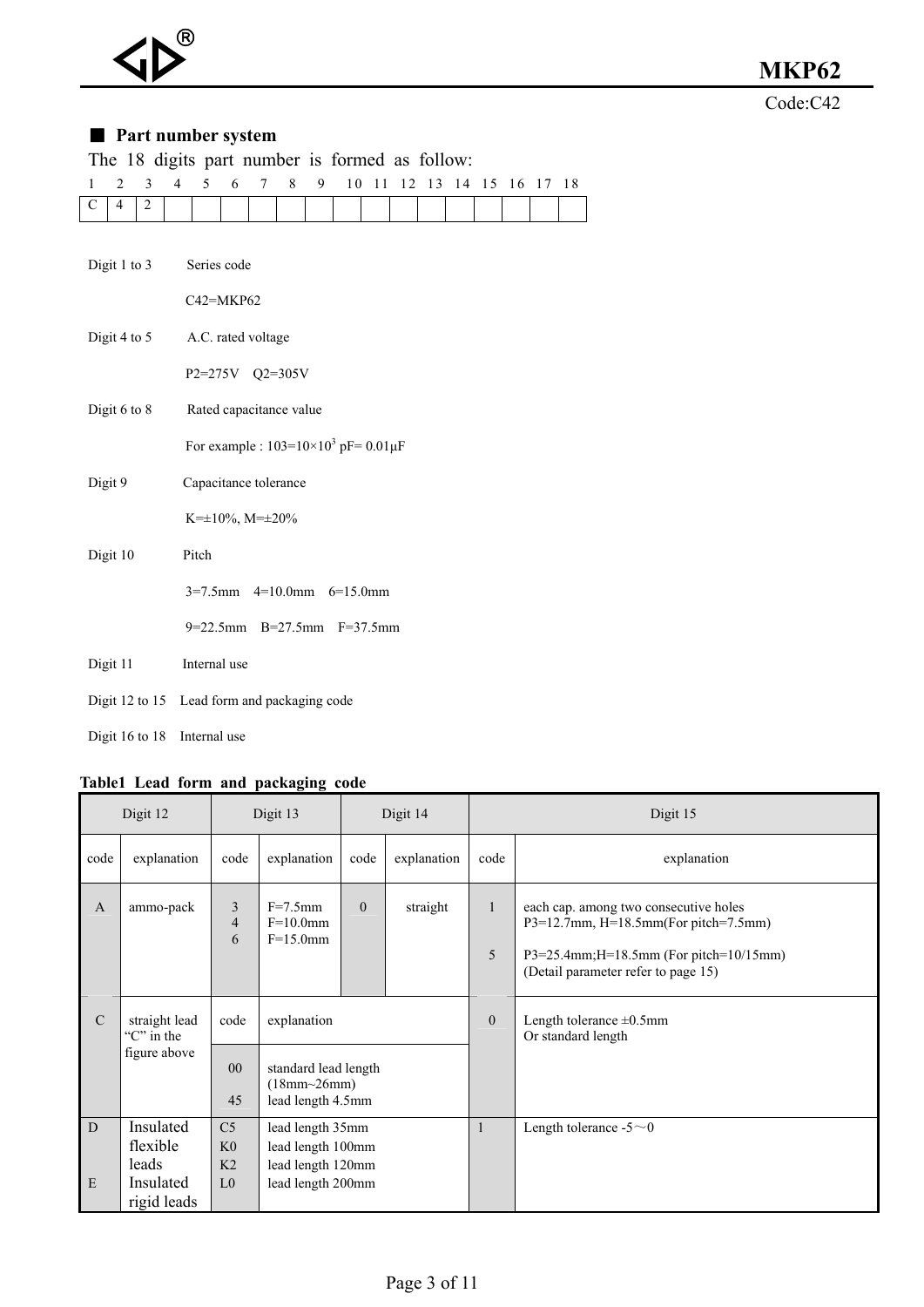# ®

### **MKP62**

Code:C42

■ **Dimensions(mm)** 

#### **Miniature version**

|                    | $275$ Vac <sup>#</sup> |                |           |                |     | $275$ Vac <sup>#</sup> |                    |                |                |                | $275$ Vac <sup>#</sup> |     |                     |                    |                   |                |                |                |     |                     |
|--------------------|------------------------|----------------|-----------|----------------|-----|------------------------|--------------------|----------------|----------------|----------------|------------------------|-----|---------------------|--------------------|-------------------|----------------|----------------|----------------|-----|---------------------|
| $C_R$<br>$(\mu F)$ | W<br>$\pm 0.4$         | Н<br>$\pm 0.4$ | $\pm 0.4$ | P<br>$\pm 0.4$ | d   | Part number            | $C_R$<br>$(\mu F)$ | W<br>$\pm 0.4$ | Н<br>$\pm 0.4$ | T<br>$\pm 0.4$ | P<br>$\pm 0.4$         | d   | Part number         | $C_R$<br>$(\mu F)$ | W<br>$_{\pm 0.4}$ | Н<br>$\pm 0.4$ | T<br>$\pm 0.4$ | P<br>$\pm 0.4$ | d   | Part number         |
| 0.0010             | 10.5                   | 9.0            | 4.0       | 7.5            | 0.6 | $C42P2102-30***++$     | 0.010              | 17.5           | 9.5            | 5.0            | 15.0                   | 0.6 | $C42P2103-6A***++$  | 0.47M              | 26.5              | 15.0           | 6.0            | 22.5           | 0.8 | C42P2474M9S****+++  |
| 0.0012             | 10.5                   | 9.0            | 4.0       | 7.5            | 0.6 | $C42P2122-30***++$     | 0.012              | 17.5           | 9.5            | 5.0            | 15.0                   | 0.6 | $C42P2123-6A***++$  | 0.47K              | 26.5              | 16.0           | 7.0            | 22.5           | 0.8 | C42P2474K9S****+++  |
| 0.0015             | 10.5                   | 9.0            | 4.0       | 7.5            | 0.6 | C42P2152-30****+++     | 0.015              | 17.5           | 9.5            | 5.0            | 15.0                   | 0.6 | $C42P2153-6A***++$  | 0.56               | 26.5              | 16.0           | 7.0            | 22.5           | 0.8 | $C42P2564-9S***++$  |
| $_{0.0018}$        | 10.5                   | 9.0            | 4.0       | 7.5            | 0.6 | $C42P2182-30***++$     | 0.018              | 17.5           | 9.5            | 5.0            | 15.0                   | 0.6 | $C42P2183-6A***++$  | 0.60               | 26.5              | 17.0           | 8.5            | 22.5           | 0.8 | $C42P2604-9S***+++$ |
| 0.0022             | 10.5                   | 9.0            | 4.0       | 7.5            | 0.6 | $C42P2222-30***++$     | 0.022              | 17.5           | 9.5            | 5.0            | 15.0                   | 0.6 | $C42P2223-6A***++$  | 0.68               | 26.5              | 17.0           | 8.5            | 22.5           | 0.8 | $C42P2684-9S***++$  |
| $_{0.0027}$        | 10.5                   | 9.0            | 4.0       | 7.5            | 0.6 | $C42P2272-30***+++$    | 0.027              | 17.5           | 9.5            | 5.0            | 15.0                   | 0.6 | $C42P2273-6A***++$  | 0.82               | 26.5              | 18.5           | 10.0           | 22.5           | 0.8 | $C42P2824-9S***++$  |
| 0.0033             | 10.5                   | 9.0            | 4.0       | 7.5            | 0.6 | $C42P2332-30***++$     | 0.033              | 17.5           | 9.5            | 5.0            | 15.0                   | 0.6 | $C42P2333-6A***++$  | 1.0                | 26.5              | 18.5           | 10.0           | 22.5           | 0.8 | $C42P2105-9S***++$  |
| 0.0039             | 10.5                   | 9.0            | 4.0       | 7.5            | 0.6 | C42P2392-30****+++     | 0.039              | 17.5           | 9.5            | 5.0            | 15.0                   | 0.6 | $C42P2393-6A***++$  | 1.2                | 26.5              | 20.0           | 11.0           | 22.5           | 0.8 | C42P2125-9S****+++  |
| 0.0047             | 10.5                   | 9.0            | 4.0       | 7.5            | 0.6 | $C42P2472-30***++$     | 0.047              | 17.5           | 9.5            | 5.0            | 15.0                   | 0.6 | $C42P2473-6A***++$  | 1.5M               | 26.5              | <b>20.0</b>    | 11.0           | 22.5           | 0.8 | C42P2155M9S****+++  |
| 0.0056             | 10.5                   | 9.0            | 4.0       | 7.5            | 0.6 | $C42P2562-30***++$     | 0.056              | 17.5           | 9.5            | 5.0            | 15.0                   | 0.6 | $C42P2563-6A***++$  | 1.5K               | 26.5              | 22.0           | 12.0           | 22.5           | 0.8 | $C42P2155K9S***++$  |
| 0.0068             | 10.5                   | 9.0            | 4.0       | 7.5            | 0.6 | C42P2682-30****+++     | 0.068              | 17.5           | 9.5            | 5.0            | 15.0                   | 0.6 | $C42P2683-6A***++$  | 1.8                | 26.5              | 24.5           | 15.5           | 22.5           | 0.8 | $C42P2185-9S***++$  |
| $_{0.0082}$        | 10.5                   | 9.0            | 4.0       | 7.5            | 0.6 | $C42P2822-30***++$     | 0.082              | 17.5           | 9.5            | 5.0            | 15.0                   | 0.6 | $C42P2823-6A***++$  | 2.2                | 26.5              | 24.5           | 15.5           | 22.5           | 0.8 | $C42P2225-9S***+++$ |
| 0.010              | 10.5                   | 9.0            | 4.0       | 7.5            | 0.6 | $C42P2103-30***+++$    | 0.10M              | 17.5           | 9.5            | 5.0            | 15.0                   | 0.6 | $C42P2104M6A***++$  | 0.47               | 32.0              | 18.0           | 9.0            | 27.5           | 0.8 | $C42P2474-B0***++$  |
| 0.012              | 10.5                   | 9.0            | 4.0       | 7.5            | 0.6 | $C42P2123-30***++$     | 0.10               | 17.5           | 11.0           | 5.0            | 15.0                   | 0.6 | $C42P2104-6S***++$  | 0.56               | 32.0              | 18.0           | 9.0            | 27.5           | 0.8 | $C42P2564-B0***++$  |
| 0.015              | 10.5                   | 9.0            | 4.0       | 7.5            | 0.6 | $C42P2153-30***++$     | 0.12               | 17.5           | 11.0           | 5.0            | 15.0                   | 0.6 | $C42P2124-6S***++$  | 0.68               | 32.0              | 18.0           | 9.0            | 27.5           | 0.8 | $C42P2684-B0***++$  |
| 0.018              | 10.5                   | 9.0            | 4.0       | 7.5            | 0.6 | $C42P2183-30***++$     | 0.15M              | 17.5           | 11.0           | 5.0            | 15.0                   | 0.6 | $C42P2154M6S***++$  | 0.82               | 32.0              | 18.0           | 9.0            | 27.5           | 0.8 | $C42P2824-BS***++$  |
| 0.022              | 10.5                   | 9.0            | 4.0       | 7.5            | 0.6 | $C42P2223-30***++$     | 0.15K              | 17.5           | 12.0           | 6.0            | 15.0                   | 0.6 | $C42P2154K6S***++$  | 1.0                | 32.0              | 18.0           | 9.0            | 27.5           | 0.8 | $C42P2105-BS***++$  |
| 0.027              | 10.5                   | 11.0           | 5.0       | 7.5            | 0.6 | $C42P2273-30***++$     | 0.18               | 17.5           | 12.0           | 6.0            | 15.0                   | 0.6 | $C42P2184-6S***++$  | 1.2                | 32.0              | 20.0           | 11.0           | 27.5           | 0.8 | $C42P2125-BS***++$  |
| 0.033              | 10.5                   | 11.0           | 5.0       | 7.5            | 0.6 | $C42P2333-30***++$     | 0.22M              | 17.5           | 12.0           | 6.0            | 15.0                   | 0.6 | $C42P2224M6S***++$  | 1.5                | 32.0              | 20.0           | 11.0           | 27.5           | 0.8 | $C42P2155-BS***++$  |
| 0.039              | 10.5                   | 12.0           | 6.0       | 7.5            | 0.6 | $C42P2393-30***++$     | 0.22K              | 17.5           | 12.5           | 9.0            | 15.0                   | 0.6 | $C42P2224K6A***++$  | 1.8                | 32.0              | 22.0           | 13.0           | 27.5           | 0.8 | $C42P2185-BS***++$  |
| 0.047              | 10.5                   | 12.0           | 6.0       | 7.5            | 0.6 | $C42P2473-30***++$     | 0.22K              | 17.5           | 13.5           | 6.0            | 15.0                   | 0.6 | $C42P2224K6B***++$  | 2.2M               | 32.0              | 22.0           | 13.0           | 27.5           | 0.8 | $C42P2225MBS***++$  |
| $_{0.0047}$        | 13.0                   | 9.0            | 4.0       | 10.0           | 0.6 | $C42P2472-40***++$     | 0.22K              | 17.5           | 12.0           | 7.0            | 15.0                   | 0.6 | C42P2224K6C****+++  | 2.2K               | 32.0              | 25.0           | 13.0           | 27.5           | 0.8 | C42P2225KBS****+++  |
| 0.0056             | 13.0                   | 9.0            | 4.0       | 10.0           | 0.6 | $C42P2562-40***++$     | 0.22K              | 17.5           | 13.5           | 7.5            | 15.0                   | 0.6 | $C42P2224K6S***++$  | 2.7                | 32.0              | 28.0           | 14.0           | 27.5           | 0.8 | C42P2275-BS****+++  |
| 0.0068             | 13.0                   | 9.0            | 4.0       | 10.0           | 0.6 | C42P2682-40****+++     | 0.27               | 17.5           | 13.5           | 7.5            | 15.0                   | 0.6 | $C42P2274-6S***++$  | 3.3M               | 32.0              | 24.5           | 15.0           | 27.5           | 0.8 | C42P2335MBB****+++  |
| 0.0082             | 13.0                   | 9.0            | 4.0       | 10.0           | 0.6 | $C42P2822-40***++$     | 0.33M              | 17.5           | 13.5           | 7.5            | 15.0                   | 0.6 | $C42P2334M6S***++$  | 3.3K               | 32.0              | 28.0           | 17.0           | 27.5           | 0.8 | $C42P2335KBB***++$  |
| 0.010              | 13.0                   | 9.0            | 4.0       | 10.0           | 0.6 | $C42P2103-40***++$     | 0.33K              | 17.5           | 14.0           | 8.0            | 15.0                   | 0.6 | $C42P2334K6S***++$  | 3.3                | 32.0              | 30.0           | 16.0           | 27.5           | 0.8 | $C42P2335-BA***++$  |
| 0.012              | 13.0                   | 9.0            | 4.0       | 10.0           | 0.6 | $C42P2123-40***++$     | 0.33M              | 17.5           | 12.5           | 9.0            | 15.0                   | 0.6 | $C42P2334M6A***++$  | 3.9                | 32.0              | 33.0           | 18.0           | 27.5           | 0.8 | $C42P2395-BS***++$  |
| 0.015              | 13.0                   | 9.0            | 4.0       | 10.0           | 0.6 | $C42P2153-40***++$     | 0.33M              | 17.5           | 17.5           | 6.0            | 15.0                   | 0.6 | C42P2334M6B****+++  | 4.7M               | 32.0              | 33.0           | 18.0           | 27.5           | 0.8 | C42P2475MBS****+++  |
| 0.018              | 13.0                   | 9.0            | 4.0       | 10.0           | 0.6 | $C42P2183-40***++$     | 0.33K              | 17.5           | 18.5           | 7.5            | 15.0                   | 0.8 | $C42P2334K6A***++$  | 4.7K               | 32.0              | 33.0           | 18.0           | 27.5           | 0.8 | C42P2475KBA****+++  |
| 0.022              | 13.0                   | 9.0            | 4.0       | 10.0           | 0.6 | $C42P2223-40***++$     | 0.39               | 17.5           | 14.5           | 8.5            | 15.0                   | 0.6 | $C42P2394-6S***++$  | 5.6                | 32.0              | 37.0           | 22.0           | 27.5           | 0.8 | $C42P2565-BS***++$  |
| 0.027              | 13.0                   | 9.0            | 4.0       | 10.0           | 0.6 | $C42P2273-40***++$     | 0.47M              | 17.5           | 14.5           | 8.5            | 15.0                   | 0.6 | C42P2474M6S****+++  | 6.8M               | 32.0              | 37.0           | 22.0           | 27.5           | 0.8 | $C42P2685MBS***++$  |
| 0.033              | 13.0                   | 9.0            | 4.0       | 10.0           | 0.6 | C42P2333-4S****+++     | 0.47M              | 17.5           | 18.5           |                | 7.5 15.0               | 0.8 | $C42P2474M-6A***++$ | 1.5                | 41.0              | 22.0           | 11.0           | 37.5           | 1.0 | $C42P2155-FS***++$  |
| 0.039              | 13.0                   | 9.0            | 4.0       | 10.0           | 0.6 | $C42P2393-4S***++$     | 0.47K              | 17.5           | 16.0           | $10.0$  15.0   |                        | 0.8 | $C42P2474K6S***++$  | 1.8                | 41.0              | 22.0           | 11.0           | 37.5           | 1.0 | $C42P2185-FS***++$  |
| 0.047              | 13.0                   | 9.0            | 4.0       | 10.0           | 0.6 | $C42P2473-4S***++$     | 0.56               | 17.5           | 16.0           | $10.0$ 15.0    |                        | 0.8 | $C42P2564-6A***++$  | 2.2                | 41.0              | 24.0           | 13.0           | 37.5           | 1.0 | C42P2225-FS****+++  |
| 0.056              | 13.0                   | 11.0           | 5.0       | 10.0           | 0.6 | $C42P2563-4S***++$     | 0.60               | 17.5           | 19.0           | $11.0$  15.0   |                        | 0.8 | C42P2604-6S****+++  | 2.7                | 41.0              | 24.0           | 13.0           | 37.5           | 1.0 | C42P2275-FS****+++  |
| 0.068              | 13.0                   | 11.0           | 5.0       | 10.0           | 0.6 | $C42P2683-4S***++$     | 0.68               | 17.5           | 19.0           | 11.0 15.0      |                        | 0.8 | $C42P2684-6S***++$  | 3.3                | 42.0              | 28.0           | 14.0           | 37.5           | 1.0 | C42P2335-FS****+++  |
| 0.082              | 13.0                   | 11.0           | 5.0       | 10.0           | 0.6 | C42P2823-4S****+++     | 0.82M              | 17.5           | 19.0           | $11.0$  15.0   |                        | 0.8 | $C42P2824M6S***++$  | 3.3                |                   | $41.0$ 26.0    | 15.0           | 37.5           | 1.0 | $C42P2335-FA***++$  |
| 0.10M              | 13.0                   | 11.0           | 5.0       | 10.0           | 0.6 | $C42P2104M4S***++$     | 0.15               | 26.5           | 15.0           | 6.0            | 22.5                   | 0.8 | $C42P2154-90***++$  | 3.9                | 41.0              | 30.0           | 16.0           | 37.5           | 1.0 | C42P2395-FS****+++  |
| 0.10K              | 13.0                   | 12.0           | 6.0       | 10.0           | 0.6 | C42P2104K4S****+++     | 0.18               | 26.5           | 15.0           | 6.0            | 22.5                   | 0.8 | $C42P2184-90***++$  | 4.7                | 41.0              | 30.0           | 16.0           | 37.5           | 1.0 | C42P2475-FS****+++  |
| 0.12               | 13.0                   | 13.0           | 7.0       | 10.0           | 0.6 | C42P2124-4S****+++     | 0.22               | 26.5           | 15.0           | 6.0            | 22.5                   | 0.8 | C42P2224-9S****+++  | 5.6                | 41.0              | 33.5           | 18.5           | 37.5           | 1.0 | C42P2565-FS****+++  |
| 0.15               | 13.0                   | 13.0           | 7.0       | 10.0           | 0.6 | C42P2154-4S****+++     | 0.27               | 26.5           | 15.0           | 6.0            | 22.5                   | 0.8 | C42P2274-9S****+++  | 6.8                | 41.0              | 33.5           | 18.5           | 37.5           | 1.0 | C42P2685-FS****+++  |
| 0.18               | 13.0                   | 14.0           | 8.0       | 10.0           | 0.6 | C42P2184-4S****+++     | 0.33               | 26.5           | 15.0           | 6.0            | 22.5                   | 0.8 | C42P2334-9S****+++  | 8.2                | 41.0              | 37.0           | 22.0           | 37.5           | 1.0 | C42P2825-FS****+++  |
| 0.22M              | 13.0                   | 14.0           | 8.0       | 10.0           | 0.6 | C42P2224M4S****+++     | 0.39               | 26.5           | 15.0           | 6.0            | 22.5                   | 0.8 | C42P2394-9S****+++  | 10.0M              | 41.0              | 37.0           | 22.0           | 37.5           | 1.0 | C42P2106MFS****+++  |
|                    |                        |                |           |                |     |                        |                    |                |                |                |                        |     |                     | 10.0K              | 41.0              | 41.0           | 26.0           | 37.5           | 1.0 | C42P2106KFS****+++  |

Note: 1. "-"=capacitance tolerance code, M=±20%,K=±10%

2. "\*\*\*\*"=lead form and packaging mode code (refer to table 1)

3. "#"when the rated voltage is 305Vac,the digit 4~5 is Q2.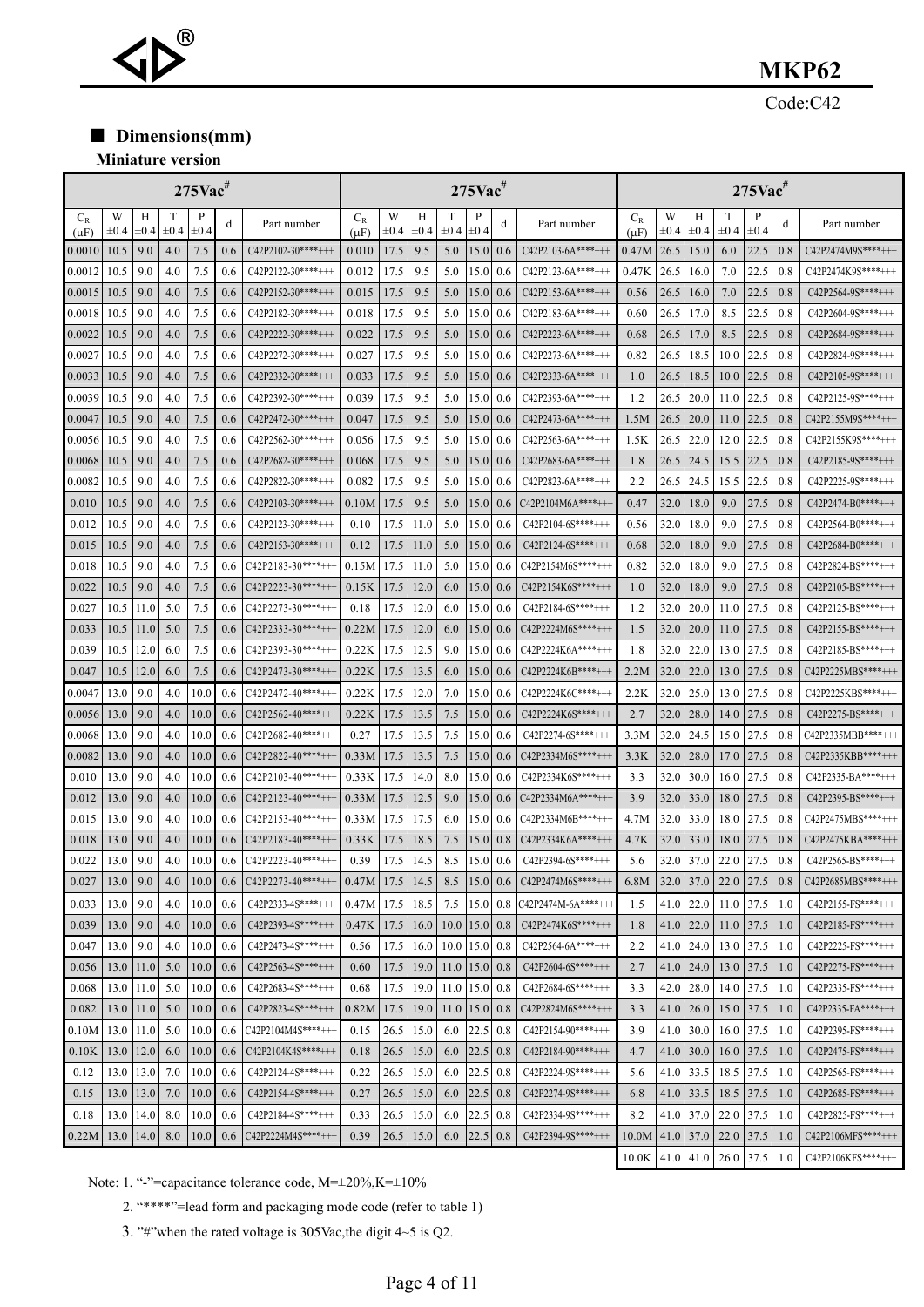#### Code:C42

 $10.0$  41.0 43.0 28.0 37.5 1.0  $\sqrt{(42P2106-F0***+++)}$ 

#### ■ **Dimensions(mm)**

®

 $\blacktriangleleft$ 

| $\blacksquare$ DIMENSIONS(MM) |                |                |                |                           |                 |                    |  |                        |                |                |                |                           |                 |                    |  |
|-------------------------------|----------------|----------------|----------------|---------------------------|-----------------|--------------------|--|------------------------|----------------|----------------|----------------|---------------------------|-----------------|--------------------|--|
|                               |                |                |                | $275$ Vac <sup>#</sup>    |                 |                    |  | $275$ Vac <sup>#</sup> |                |                |                |                           |                 |                    |  |
| $C_R$<br>$(\mu F)$            | W<br>$\pm 0.4$ | Н<br>$\pm 0.4$ | T<br>$\pm 0.4$ | $\mathbf{P}$<br>$\pm 0.4$ | d<br>$\pm 0.05$ | Part number        |  | $C_R$<br>$(\mu F)$     | W<br>$\pm 0.4$ | Н<br>$\pm 0.4$ | T<br>$\pm 0.4$ | $\mathbf{P}$<br>$\pm 0.4$ | d<br>$\pm 0.05$ | Part number        |  |
| 0.033                         | 13.0           | 11.0           | 5.0            | 10.0                      | 0.6             | $C42P2333-40***++$ |  | 0.22                   | 26.5           | 15.0           | 6.0            | 22.5                      | 0.8             | $C42P2224-90***++$ |  |
| 0.039                         | 13.0           | 11.0           | 5.0            | 10.0                      | 0.6             | $C42P2393-40***++$ |  | 0.27                   | 26.5           | 16.0           | 7.0            | 22.5                      | 0.8             | $C42P2274-90***++$ |  |
| 0.047                         | 13.0           | 11.0           | 5.0            | 10.0                      | 0.6             | $C42P2473-40***++$ |  | 0.33                   | 26.5           | 16.0           | 7.0            | 22.5                      | 0.8             | $C42P2334-90***++$ |  |
| 0.056                         | 13.0           | 11.0           | 5.0            | 10.0                      | 0.6             | $C42P2563-40***++$ |  | 0.39                   | 26.5           | 17.0           | 8.5            | 22.5                      | 0.8             | $C42P2394-90***++$ |  |
| 0.068                         | 13.0           | 12.0           | 6.0            | 10.0                      | 0.6             | $C42P2683-40***++$ |  | 0.47                   | 26.5           | 17.0           | 8.5            | 22.5                      | 0.8             | $C42P2474-90***++$ |  |
| 0.082                         | 13.0           | 12.0           | 6.0            | 10.0                      | 0.6             | $C42P2823-40***++$ |  | 0.56                   | 26.5           | 18.5           | 10.0           | 22.5                      | 0.8             | $C42P2564-90***++$ |  |
| 0.10                          | 13.0           | 12.0           | 6.0            | 10.0                      | 0.6             | $C42P2104-40***++$ |  | 0.68                   | 26.5           | 18.5           | 10.0           | 22.5                      | 0.8             | $C42P2684-90***++$ |  |
| 0.12                          | 13.0           | 14.0           | 8.0            | 10.0                      | 0.6             | $C42P2124-40***++$ |  | 0.82                   | 26.5           | 22.0           | 12.0           | 22.5                      | 0.8             | $C42P2824-90***++$ |  |
| 0.15                          | 13.0           | 14.0           | 8.0            | 10.0                      | 0.6             | $C42P2154-40***++$ |  | 1.0                    | 26.5           | 22.0           | 12.0           | 22.5                      | 0.8             | $C42P2105-90***++$ |  |
| 0.010                         | 17.5           | 11.0           | 5.0            | 15.0                      | 0.8             | $C42P2103-60***++$ |  | 1.2                    | 26.5           | 24.5           | 15.5           | 22.5                      | 0.8             | $C42P2125-90***++$ |  |
| 0.012                         | 17.5           | 11.0           | 5.0            | 15.0                      | 0.8             | $C42P2123-60***++$ |  | 1.5                    | 26.5           | 24.5           | 15.5           | 22.5                      | 0.8             | $C42P2155-90***++$ |  |
| 0.015                         | 17.5           | 11.0           | 5.0            | 15.0                      | 0.8             | C42P2153-60****+++ |  | 0.82                   | 32.0           | 20.0           | 11.0           | 27.5                      | 0.8             | $C42P2824-B0***++$ |  |
| 0.018                         | 17.5           | 11.0           | 5.0            | 15.0                      | 0.8             | $C42P2183-60***++$ |  | 1.0                    | 32.0           | 20.0           | 11.0           | 27.5                      | 0.8             | $C42P2105-B0***++$ |  |
| 0.022                         | 17.5           | 11.0           | 5.0            | 15.0                      | 0.8             | $C42P2223-60***++$ |  | 1.2                    | 32.0           | 22.0           | 13.0           | 27.5                      | 0.8             | $C42P2125-B0***++$ |  |
| 0.027                         | 17.5           | 11.0           | 5.0            | 15.0                      | 0.8             | $C42P2273-60***++$ |  | 1.5                    | 32.0           | 22.0           | 13.0           | 27.5                      | 0.8             | $C42P2155-B0***++$ |  |
| 0.033                         | 17.5           | 11.0           | 5.0            | 15.0                      | 0.8             | $C42P2333-60***++$ |  | 1.8                    | 32.0           | 24.5           | 15.0           | 27.5                      | 0.8             | $C42P2185-B0***++$ |  |
| 0.039                         | 17.5           | 11.0           | 5.0            | 15.0                      | 0.8             | $C42P2393-60***++$ |  | 2.2                    | 32.0           | 28.0           | 14.0           | 27.5                      | 0.8             | $C42P2225-B0***++$ |  |
| 0.047                         | 17.5           | 11.0           | 5.0            | 15.0                      | 0.8             | $C42P2473-60***++$ |  | 2.7                    | 32.0           | 33.0           | 18.0           | 27.5                      | 0.8             | $C42P2275-B0***++$ |  |
| 0.056                         | 17.5           | 11.0           | 5.0            | 15.0                      | 0.8             | $C42P2563-60***++$ |  | 3.3                    | 32.0           | 33.0           | 18.0           | 27.5                      | 0.8             | $C42P2335-B0***++$ |  |
| 0.068                         | 17.5           | 11.0           | 5.0            | 15.0                      | 0.8             | $C42P2683-60***++$ |  | 3.9                    | 32.0           | 37.0           | 22.0           | 27.5                      | 0.8             | $C42P2395-B0***++$ |  |
| 0.082                         | 17.5           | 11.0           | 5.0            | 15.0                      | 0.8             | $C42P2823-60***++$ |  | 4.7                    | 32.0           | 37.0           | 22.0           | 27.5                      | 0.8             | $C42P2475-B0***++$ |  |
| 0.10                          | 17.5           | 11.0           | 5.0            | 15.0                      | 0.8             | $C42P2104-60***++$ |  | 1.8                    | 41.0           | 26.0           | 12.0           | 37.5                      | 1.0             | $C42P2185-F0***++$ |  |
| 0.12                          | 17.5           | 12.0           | 6.0            | 15.0                      | 0.8             | $C42P2124-60***++$ |  | 2.2M                   | 41.0           | 26.0           | 12.0           | 37.5                      | 1.0             | $C42P2225MF0***++$ |  |
| 0.15                          | 17.5           | 12.0           | 6.0            | 15.0                      | 0.8             | $C42P2154-60***++$ |  | 2.2K                   | 42.0           | 28.0           | 14.0           | 37.5                      | 1.0             | $C42P2225KF0***++$ |  |
| 0.18                          | 17.5           | 13.5           | 7.5            | 15.0                      | 0.8             | $C42P2184-60***++$ |  | 2.7                    | 42.0           | 28.0           | 14.0           | 37.5                      | 1.0             | $C42P2275-F0***++$ |  |
| 0.22                          | 17.5           | 13.5           | 7.5            | 15.0                      | 0.8             | $C42P2224-60***++$ |  | 3.3                    | 41.0           | 30.0           | 16.0           | 37.5                      | 1.0             | $C42P2335-F0***++$ |  |
| 0.27                          | 17.5           | 14.5           | 8.5            | 15.0                      | 0.8             | $C42P2274-60***++$ |  | 3.9                    | 41.0           | 32.0           | 17.0           | 37.5                      | 1.0             | $C42P2395-F0***++$ |  |
| 0.33                          | 17.5           | 16.0           | 10.0           | 15.0                      | 0.8             | $C42P2334-60***++$ |  | 4.7                    | 41.0           | 33.5           | 18.5           | 37.5                      | 1.0             | $C42P2475-F0***++$ |  |
| 0.39                          | 17.5           | 19.0           | 11.0           | 15.0                      | 0.8             | $C42P2394-60***++$ |  | 5.6                    | 41.0           | 37.0           | 22.0           | 37.5                      | 1.0             | $C42P2565-F0***++$ |  |
| 0.47                          | 17.5           | 19.0           | 11.0           | 15.0                      | 0.8             | $C42P2474-60***++$ |  | 6.8                    | 41.0           | 37.0           | 22.0           | 37.5                      | 1.0             | $C42P2685-F0***++$ |  |
|                               |                |                |                |                           |                 |                    |  | 8.2                    | 41.0           | 41.0           | 26.0           | 37.5                      | 1.0             | $C42P2825-F0***++$ |  |

Note: 1. "-"=capacitance tolerance code, M=±20%,K=±10%

2. "\*\*\*\*"=lead form and packaging mode code (refer to table 1)

3. "#"when the rated voltage is 305VAC,the digit 4~5 is Q2.

4. For new design, please refer to reduced sizes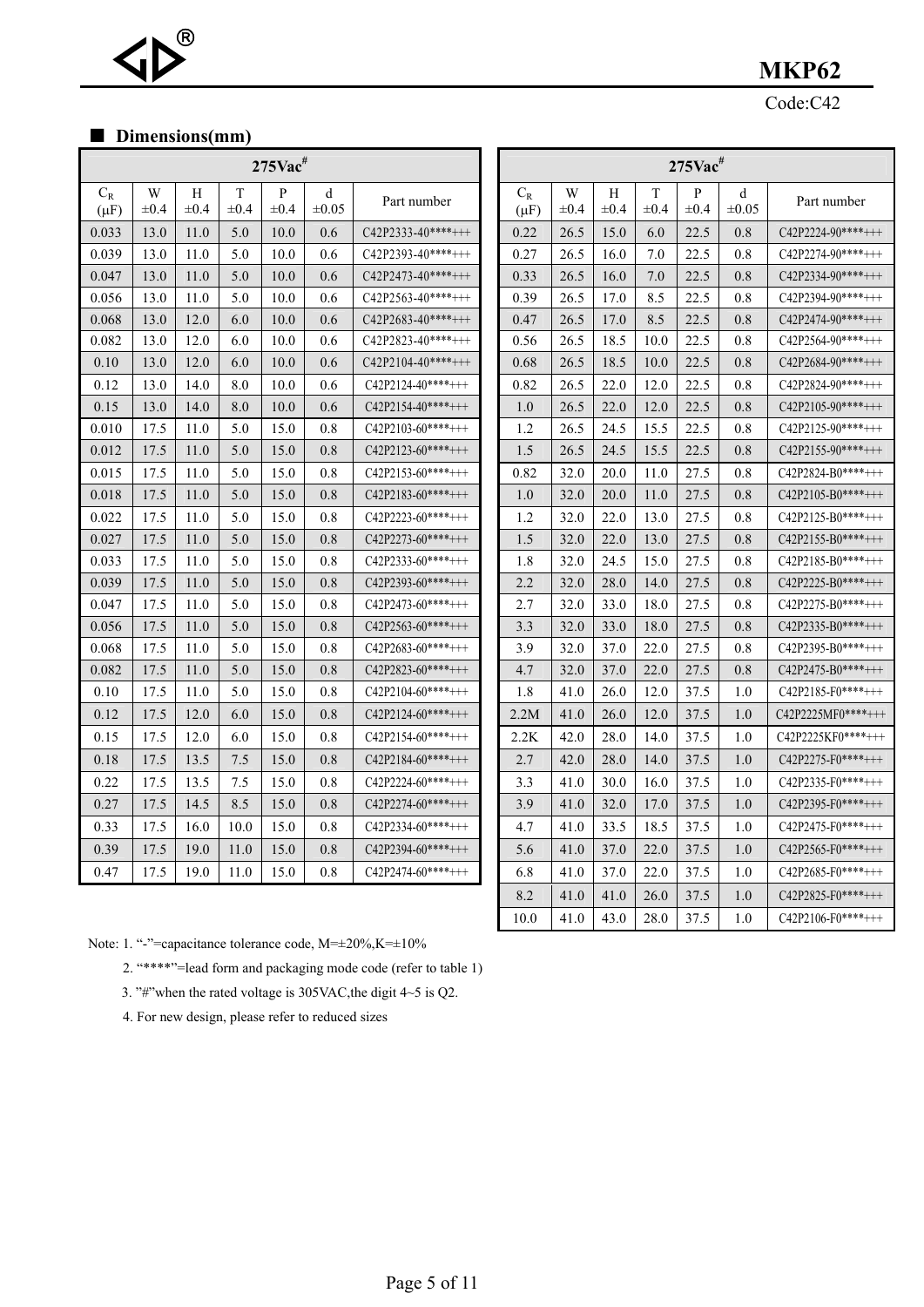Code:C42

| . .              |                   | глалппит регинзярне тонаде спанде рег инц от инце |           |             |             |               |  |  |  |  |  |  |
|------------------|-------------------|---------------------------------------------------|-----------|-------------|-------------|---------------|--|--|--|--|--|--|
| Rated<br>Voltage | Max $dV/dt(V/us)$ |                                                   |           |             |             |               |  |  |  |  |  |  |
| (Vac)            | $P=7.5$ mm        | $P=10$ mm                                         | $P=15$ mm | $P=22.5$ mm | $P=27.5$ mm | $P = 37.5$ mm |  |  |  |  |  |  |
| 275/305          | 500               | 500                                               | 400       | 200         | 150         | 100           |  |  |  |  |  |  |

#### ■ **Maximum permissible voltage change per unit of time**

Note:

1. Rated voltage pulse slope  $(dV/dt)_R$  at rated voltage.

2. If the working voltage(U) is lower than the rated voltage( $U_R$ ), the capacitor can be worked at a higher dV/dt. In this case, the maximum allowed  $dV/dt$  is obtain by multiplying the right value with  $U_R/U$ .

#### ■ **Impedance Vs. Frequency**

TYPICAL GRAPHS

Z=f(f) Typical values



#### ■ Quality ensuring test (before shipment):

| Inspection item (each batch) | Inspection level (GB 2828) |         |  |  |  |  |  |
|------------------------------|----------------------------|---------|--|--|--|--|--|
|                              | Н.                         | AQL     |  |  |  |  |  |
| Appearance inspection        | Н                          |         |  |  |  |  |  |
| Dimensions                   |                            | $1.5\%$ |  |  |  |  |  |
| Capacitance                  |                            |         |  |  |  |  |  |
| Tangent of the loss angle    | Н                          | 0.25%   |  |  |  |  |  |
| Dielectric strength          |                            |         |  |  |  |  |  |
| Insulation resistance        |                            |         |  |  |  |  |  |
| Solderability                | $S-3$                      | $2.5\%$ |  |  |  |  |  |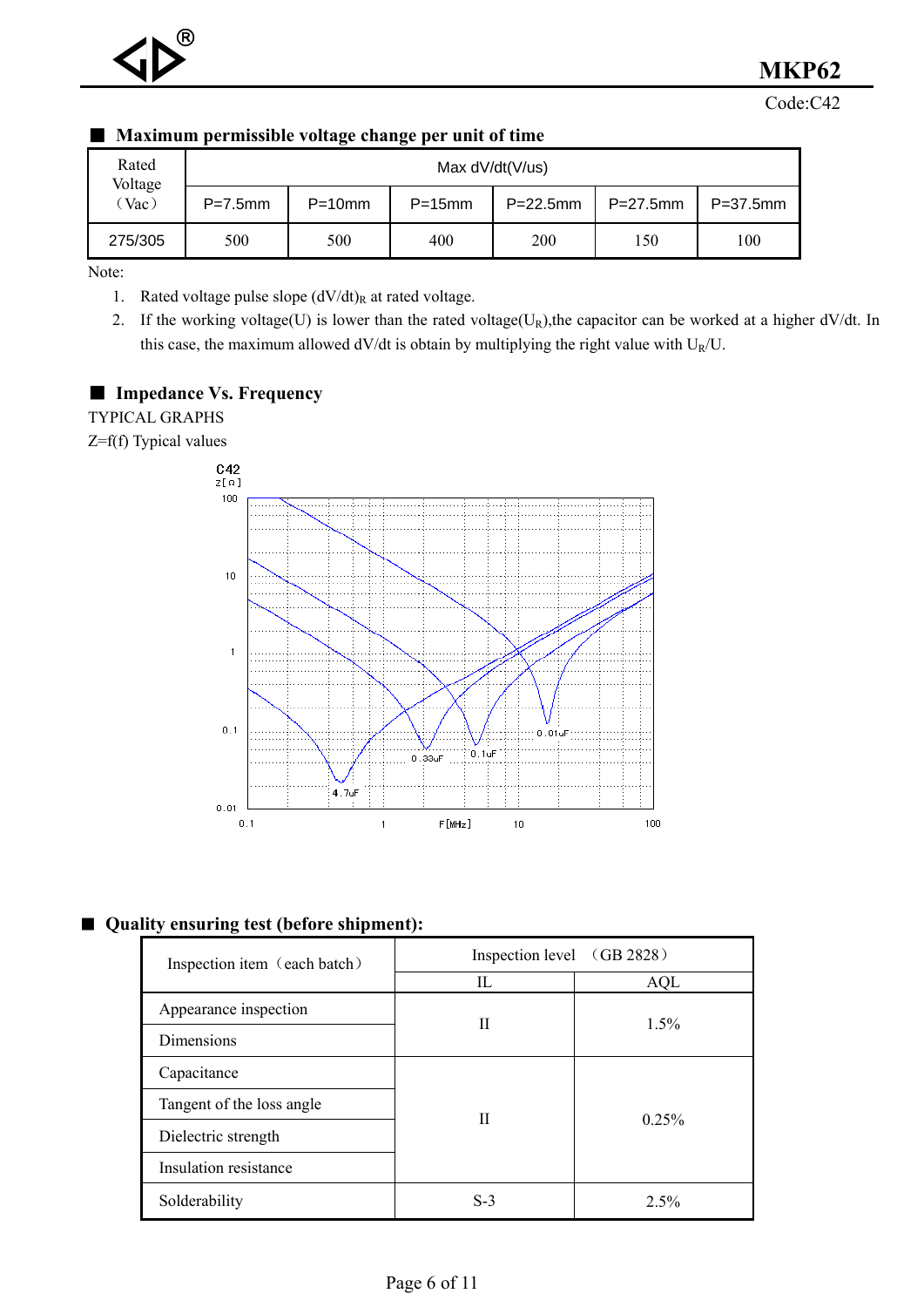#### ■ **Test Method And Performance**

| No.            |                     | <b>Item</b>                          | Performance                                                                                                                                                                                                                                                                                                                                                 | <b>Test Method (IEC 60384-14)</b>                                                                                                                                                                                                                 |
|----------------|---------------------|--------------------------------------|-------------------------------------------------------------------------------------------------------------------------------------------------------------------------------------------------------------------------------------------------------------------------------------------------------------------------------------------------------------|---------------------------------------------------------------------------------------------------------------------------------------------------------------------------------------------------------------------------------------------------|
| 1              |                     | Solderability                        | Good quality of tinning                                                                                                                                                                                                                                                                                                                                     | Solder temperature: $245^{\circ}$ C $\pm 5^{\circ}$ C<br>Immersion time: 2.0s±0.5s                                                                                                                                                                |
| 2              |                     | Terminal strength                    | There shall be no visible damage                                                                                                                                                                                                                                                                                                                            | Tense: 0.50 <d 0.80,="" 10n<br="" <=""><math>0.80 &lt; d \leq 1.25</math>, 20N<br/><math>0.50 &lt; d \leq 0.80, 5N</math><br/>Bend:<br/><math>0.80 &lt; d \leq 1.25</math>, 10N<br/>The terminals shall be bent 2 times in<br/>each direction</d> |
| $\overline{3}$ |                     | Resistance to solder heat            | There shall be no visible damage<br>$\Delta$ C/C $\leq \pm$ 5% (relative to the initial value)                                                                                                                                                                                                                                                              | Solder temperature:260°C±5°C<br>Immersion time: $10s \pm 1s$                                                                                                                                                                                      |
| $\overline{4}$ |                     | Solvent resistance of the<br>marking | The marking shall be legible                                                                                                                                                                                                                                                                                                                                | Solvent: Industrial isopropanol.<br>Solvent temperature: 23°C±5°C<br>Dipping time: 5min±0.5min<br>Condition:scrub<br>Scrub material: absorbent cotton<br>Reverting time:No                                                                        |
|                |                     | Initial measurement                  | Capacitance, Tg <sub>δ</sub>                                                                                                                                                                                                                                                                                                                                |                                                                                                                                                                                                                                                   |
|                |                     | Rapid change of<br>temperature       | There<br>shall<br>evidence<br>be<br>no<br>of<br>deterioration.                                                                                                                                                                                                                                                                                              | $\theta_{\rm A}$ =-40°C, $\theta_{\rm B}$ =+110°C<br>5 cycles<br>Duration: t=30min                                                                                                                                                                |
| 5              |                     | Vibration                            | shall<br>evidence<br>There<br>be<br>of<br>no<br>deterioration.                                                                                                                                                                                                                                                                                              | Amplitude 0.75mm or acceleration<br>$100 \text{m/s}^2$ (whichever is the smaller<br>severity), f: 10Hz to 500Hz. Three<br>directions, 2h for each direction, total<br>6h.                                                                         |
|                |                     | <b>Bump</b>                          | evidence<br>There<br>shall<br>be<br>of<br>no<br>deterioration.                                                                                                                                                                                                                                                                                              | $\overline{4000}$ times,<br>Acceleration: $400 \text{m/s}^2$ ,<br>Pulse duration, 6ms                                                                                                                                                             |
|                |                     | Final measurement                    | There shall be no visible damage<br>$\Delta$ C/C $\leq \pm$ 5% (relative to the initial value)                                                                                                                                                                                                                                                              |                                                                                                                                                                                                                                                   |
|                |                     | Initial<br>measurement               |                                                                                                                                                                                                                                                                                                                                                             |                                                                                                                                                                                                                                                   |
|                |                     | Dry heat                             |                                                                                                                                                                                                                                                                                                                                                             | +110°C, 16h                                                                                                                                                                                                                                       |
|                |                     | Damp<br>heat, Cyclic                 |                                                                                                                                                                                                                                                                                                                                                             | Test Db, Severity: b, the first cycle                                                                                                                                                                                                             |
|                |                     | Cold                                 |                                                                                                                                                                                                                                                                                                                                                             | $-40^{\circ}$ C, 2h                                                                                                                                                                                                                               |
| 6              | Climate<br>sequence | Damp heat,<br>cyclic other           |                                                                                                                                                                                                                                                                                                                                                             | Test Db, Severity b, the other cycles,                                                                                                                                                                                                            |
|                |                     | Final<br>measurement                 | There shall be no visible damage, legible<br>marking<br>$\Delta C/C \leq \pm 5\%$ (relative to the initial value)<br>Increase of tg $\delta$ :<br>$C_R \leq 1 \mu F$ : $\leq 0.008$ (10kHz)<br>$C_R > 1 \mu F$ : $\leq 0.005$ (1kHz)<br>Dielectric strength : there shall be no<br>permanent breakdown or flashover<br>I.R.: $\geq 50\%$ of the rated value |                                                                                                                                                                                                                                                   |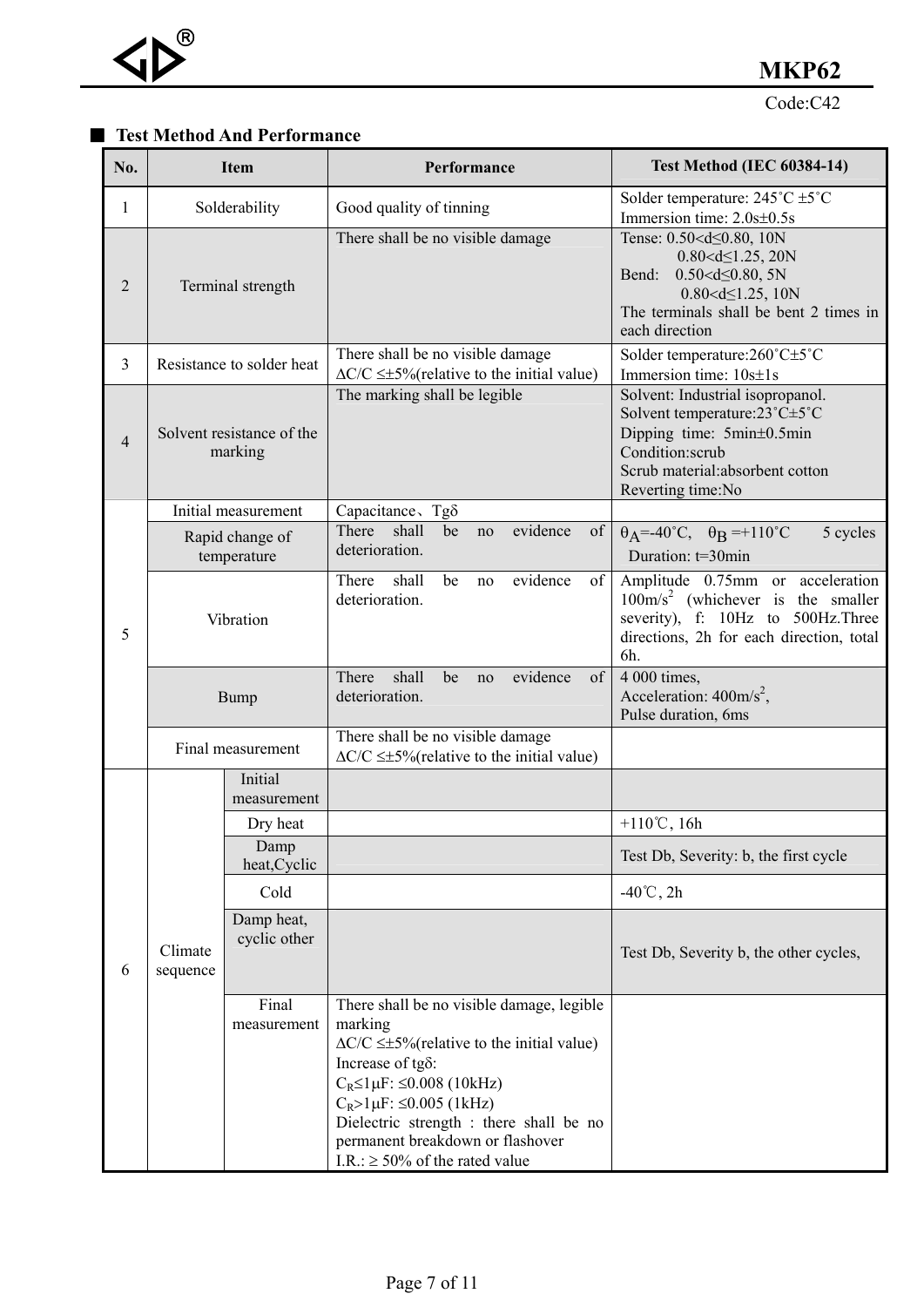#### Code:C42

| No. | <b>Item</b>                 | Performance                                                                                                                                                                                                                                                                                                                                                   | <b>Test Method (IEC 60384-14)</b>                                                                                                                                                                                                                                                                                                                                                                                                                                                                                                                |  |  |
|-----|-----------------------------|---------------------------------------------------------------------------------------------------------------------------------------------------------------------------------------------------------------------------------------------------------------------------------------------------------------------------------------------------------------|--------------------------------------------------------------------------------------------------------------------------------------------------------------------------------------------------------------------------------------------------------------------------------------------------------------------------------------------------------------------------------------------------------------------------------------------------------------------------------------------------------------------------------------------------|--|--|
| 7   | Damp heat<br>steady state   | There shall be no visible damage,<br>legible marking<br>$\Delta C/C \leq \pm 5\%$ (relative to the initial<br>value)<br>Increase of $tg\delta$ :<br>$C_R \leq 1 \mu F$ : $\leq 0.008$ (10kHz)<br>$C_R > 1 \mu F$ : $\leq 0.005$ (1kHz)<br>Dielectric strength : there shall be no<br>permanent breakdown or flashover<br>I.R.: $\geq 50\%$ of the rated value | Temperature: $40^{\circ}$ C $\pm 2^{\circ}$ C<br>Humidity: $93\frac{+2}{-3}$ %RH<br>Duration: 56 days                                                                                                                                                                                                                                                                                                                                                                                                                                            |  |  |
| 8   | Impulse voltage             | There are three or more waveforms<br>which indicate that no self-heating<br>breakdown have occurred when it is<br>monitored by the monitor                                                                                                                                                                                                                    | individual<br>Each<br>capacitor<br>shall<br>be<br>subjected to 24 impulses of the same<br>polarity (when any three successive<br>impulses are shown by the monitor to have<br>a wave form indicating that no self-healing<br>breakdown have taken place the impulses<br>can be stopped), the time between<br>impulses shall not be less than 10S, and the<br>peak value of the voltage impulse:<br>$2.5kV$ (suitable for $CR \leq l \mu F$ ;<br>When<br>$CR > 1 \mu F$ , the capacitor can endure pulse<br>voltage value is $2.5/\sqrt{C_R}$ kV) |  |  |
| 9   | Endurance                   | There shall be no visible damage,<br>legible marking<br>$\Delta C/C \leq \pm 10\%$ (relative to the initial<br>value)<br>Increase of tg $\delta$ : $C_R \leq 1 \mu F$ : $\leq 0.008$<br>(10kHz)<br>$C_R > l \mu F$ :<br>$\leq 0.005$<br>(lkHz)<br>Dielectric strength : There shall be no<br>breakdown or flashover<br>I.R. : $\geq$ 50% of the rated value   | +110°C, 1.25U <sub>R</sub> Va.c., 1 000h<br>The voltage shall be subjected to<br>1000Vrms for 0.1s every one hour<br>during test.                                                                                                                                                                                                                                                                                                                                                                                                                |  |  |
| 10  | Charging and<br>discharging | $\Delta C/C \leq \pm 10\%$ (relative to the initial<br>value)<br>Increase of tg $\delta$ :<br>$C_R \leq 1 \mu F$ : $\leq 0.008$ (10kHz)<br>$C_R > 1 \mu F$ : $\leq 0.005$ (1kHz)<br>I.R.: $\geq 50\%$ of the rated value                                                                                                                                      | <b>Times: 10 000</b><br>Duration of charging: 0.5s<br>Duration of discharging: 0.5s<br>Charging voltage: $\sqrt{2}U_R$ Vd.c.<br>Charging resistance: $220/C_R(\Omega)$ or<br>the current $\leq$ 1.0A (whichever is the<br>minor)<br>Discharging resistance:<br>$R = \frac{\sqrt{2}U_R}{C_R \times \frac{dU}{L}}(\Omega)$<br>$C_R$ : Capacitance ( $\mu$ F)<br>$dU/dt(V/us)$ : 100V/ $\mu s$                                                                                                                                                      |  |  |

 $\triangleleft$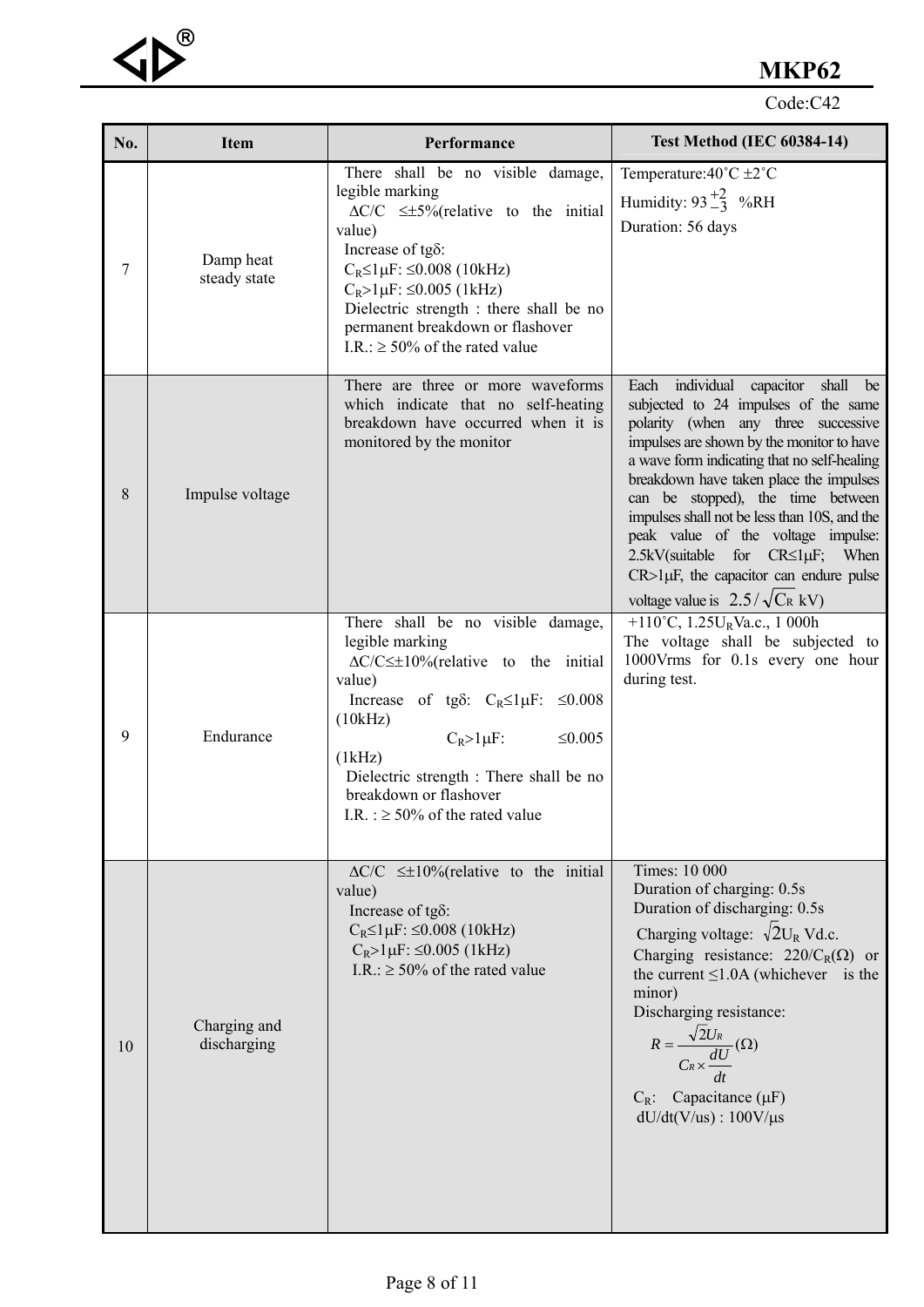

Code:C42

| No. | <b>Item</b>             | Performance                                                                                                                                                                            | <b>Test Method (IEC 60384-14)</b>                                                                                                                                                                                                                                                                                                                                                                                  |
|-----|-------------------------|----------------------------------------------------------------------------------------------------------------------------------------------------------------------------------------|--------------------------------------------------------------------------------------------------------------------------------------------------------------------------------------------------------------------------------------------------------------------------------------------------------------------------------------------------------------------------------------------------------------------|
| 11  | Passive<br>flammability | The flaming time of each capacitor<br>shall not go beyond 10s after it is taken<br>apart from the flame.<br>Drop of each capacitor caused by flame<br>shall not fire the tissue below. | Ref.item 4.17<br>Needle flame test<br>The category of flammability: B<br>Expose time: 1 time<br>Capacitor Volume Exposing time<br>$250 \le V/mm^3 \le 500$<br>20s<br>$500 < V/mm^3$ ) $\leq$ 1750<br>30s<br>$V/mm^3$ > 1750<br>60s                                                                                                                                                                                 |
| 12  | Active flammability     | The cheese cloth around the capacitor<br>shall not burn with a flame.                                                                                                                  | The specimens shall be individually<br>wrapped in at least 1, but not more than<br>2, complete layers of cheesecloth, the<br>cheesecloth shall be untreated pure<br>cotton cloth.<br>Each sample shall be subjected to 20<br>discharged, the interval between<br>successive discharges shall be 5s.<br>Ui=2.5kV $_0^{+7}$ %<br>$U_R$ be applied and be maintained for<br>$120_0^{+10}$ s after the last discharge. |

■ Marking



Marking Introduction

| <b>Sign</b>  | explain                         | <b>Sign</b>          | explain                                          |
|--------------|---------------------------------|----------------------|--------------------------------------------------|
| ↭            | <b>Brand</b>                    | ≪™                   | <b>ENEC-VDE Approval</b>                         |
| MKP62        | Type                            | (cac)                | CQC Approval                                     |
| $275-$       | Rated voltage                   | $_{\rm c}H_{\rm us}$ | UL, CUL Approval                                 |
| X2           | Class                           | $250\frac{310}{6}$   | Rated voltage (UL, UCL)                          |
| 102/224/125K | Rated capacitance and tolerance | 40/110/56/B          | Climate category /<br>Passive Flammability Class |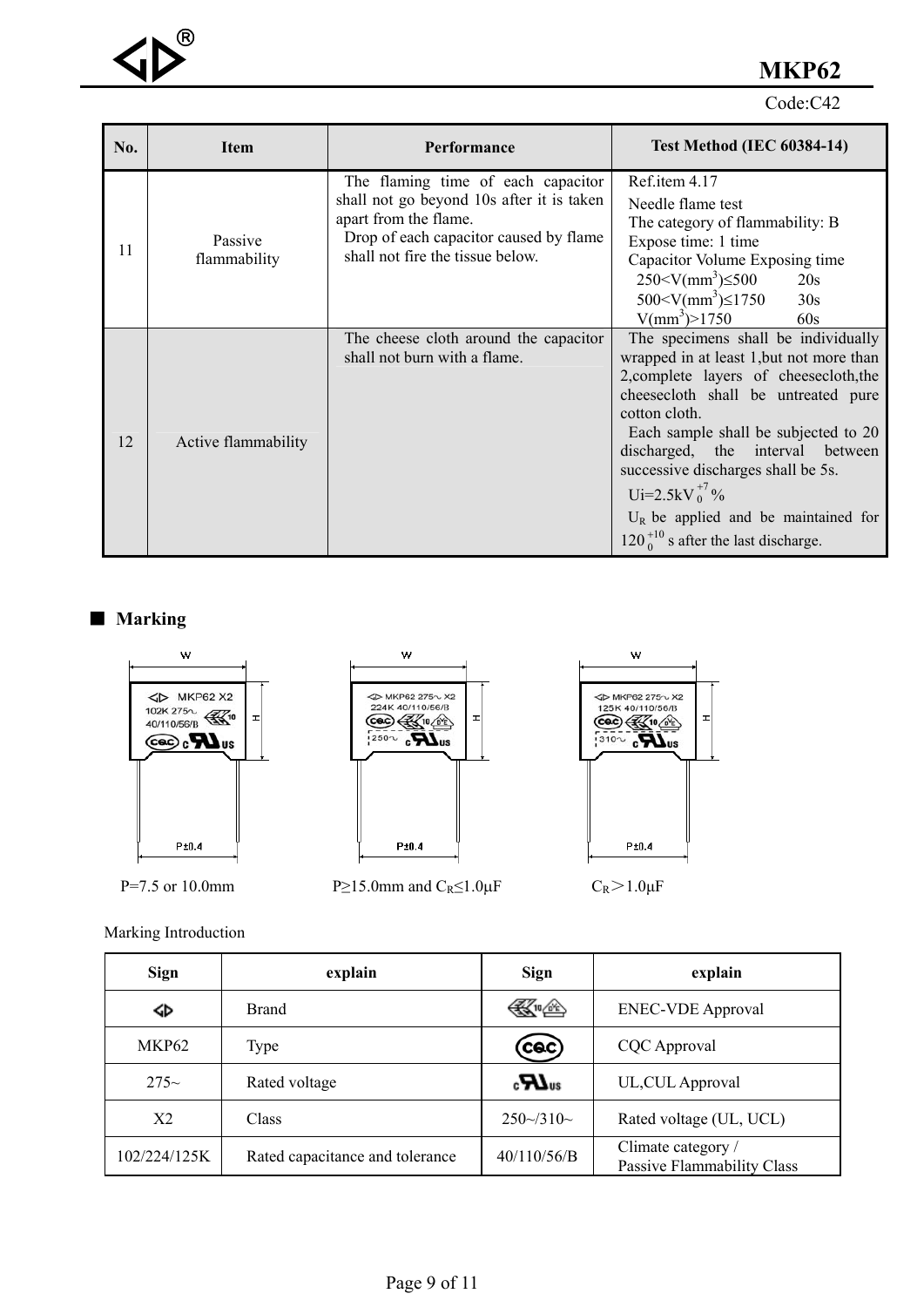

■ **Taping specification for box-type capacitors** 

▲ **Outline Drawing**





#### ▲ **Taping Dimensions(mm)** ▲ **Packing Quantity**

| Technology index                           | Code                         | Dimensions   |                   |                   |                   |                  |
|--------------------------------------------|------------------------------|--------------|-------------------|-------------------|-------------------|------------------|
| title                                      |                              | $P = 5.0$    | $P = 7.5$         | $P=10.0$          | $P=15.0$          | Tolerance        |
| Taping type                                |                              | Fig 1        | Fig 1             | Fig2              | Fig 2             |                  |
| Part<br>Digit12-15                         | number Ammo-<br>pack         | A201         | A301              | A405              | A605              |                  |
| Taping pitch                               | $P_3$                        | 12.7         | 12.7              | 25.4              | 25.4              | $\pm 1.0$        |
| Feed hole pitch                            | $P_0$                        | 12.7         | 12.7              | 12.7              | 12.7              | $\pm 0.2$        |
| Center of wire                             | $P_1$                        | 3.85         | 2.6               | 7.7               | 5.2               | $\pm 0.7$        |
| Center of body                             | P <sub>2</sub>               | 6.35         | 6.35              | 12.7              | 12.7              | $\pm 1.3$        |
| Pitch of taping<br>wire                    | $\overline{\mathrm{F}}^{**}$ | 5.0          | 7.5               | 10.0              | 15.0              | $+0.6$<br>$-0.1$ |
| Component<br>alignment                     | $\triangle$ S                | $\mathbf{0}$ | $\overline{0}$    | $\theta$          | $\theta$          | $\pm 2.0$        |
| Height of<br>component from<br>tape center | $\operatorname{H}^{***}$     | 18.5         | 18.5              | 18.5              | 18.5              | $\pm 0.5$        |
| Carrier tape width                         | W                            | 18.0         | 18.0              | 18.0              | 18.0              | $+1.0$<br>$-0.5$ |
| Hold down tape<br>width                    | $W_0$                        | 6min         | 10 <sub>min</sub> | 10 <sub>min</sub> | 10 <sub>min</sub> |                  |
| Hole position                              | $W_1$                        | 9.0          | 9.0               | 9.0               | 9.0               | $\pm 0.5$        |
| Hold down tape<br>sition                   | $W_2$                        | 3max         | 3max              | 3max              | 3max              |                  |
| Feed hole dia.                             | $D_0$                        | 4.0          | 4.0               | 4.0               | 4.0               | $\pm 0.2$        |
| Tape thickness                             | t                            | 0.7          | 0.7               | 0.7               | 0.9               | $\pm 0.2$        |

| Pitch | Box<br>thinkness | Ammo-pack<br>(pcs/box) |         |  |
|-------|------------------|------------------------|---------|--|
| (mm)  | T(mm)            | Domestic               | Export  |  |
|       | 2.5              | 2500                   | 2 0 0 0 |  |
|       | 3.5              | 1700                   | 1 500   |  |
| 5.0   | 4.5              | 1 400                  | 1 300   |  |
|       | 5.0              | 1 200                  | 1 000   |  |
|       | 6.0              | 1 000                  | 800     |  |
|       | 3.5              | 1700                   | 1 500   |  |
| 7.5   | 4.0              | 1500                   | 1 300   |  |
|       | 5.0              | 1 200                  | 1 000   |  |
|       | 6.0              | 1 000                  | 800     |  |
| 10.0/ | 4.0              | 750                    | 650     |  |
| 15.0  | 5.0              | 600                    | 500     |  |
|       | 6.0              | 500                    | 450     |  |
|       | 7.5              | 400                    | 350     |  |
|       | 8.5              | 350                    | 300     |  |
| 15.0  | 10.0             | 300                    | 250     |  |
|       | 11.0             | 250                    | 200     |  |

**Note:**  $* \, P_0 = 15$ mm is also available;

\*\*F can be other lead spacing;

\*\*\*H=16.5mm is available;

Code:C42 **MKP62**